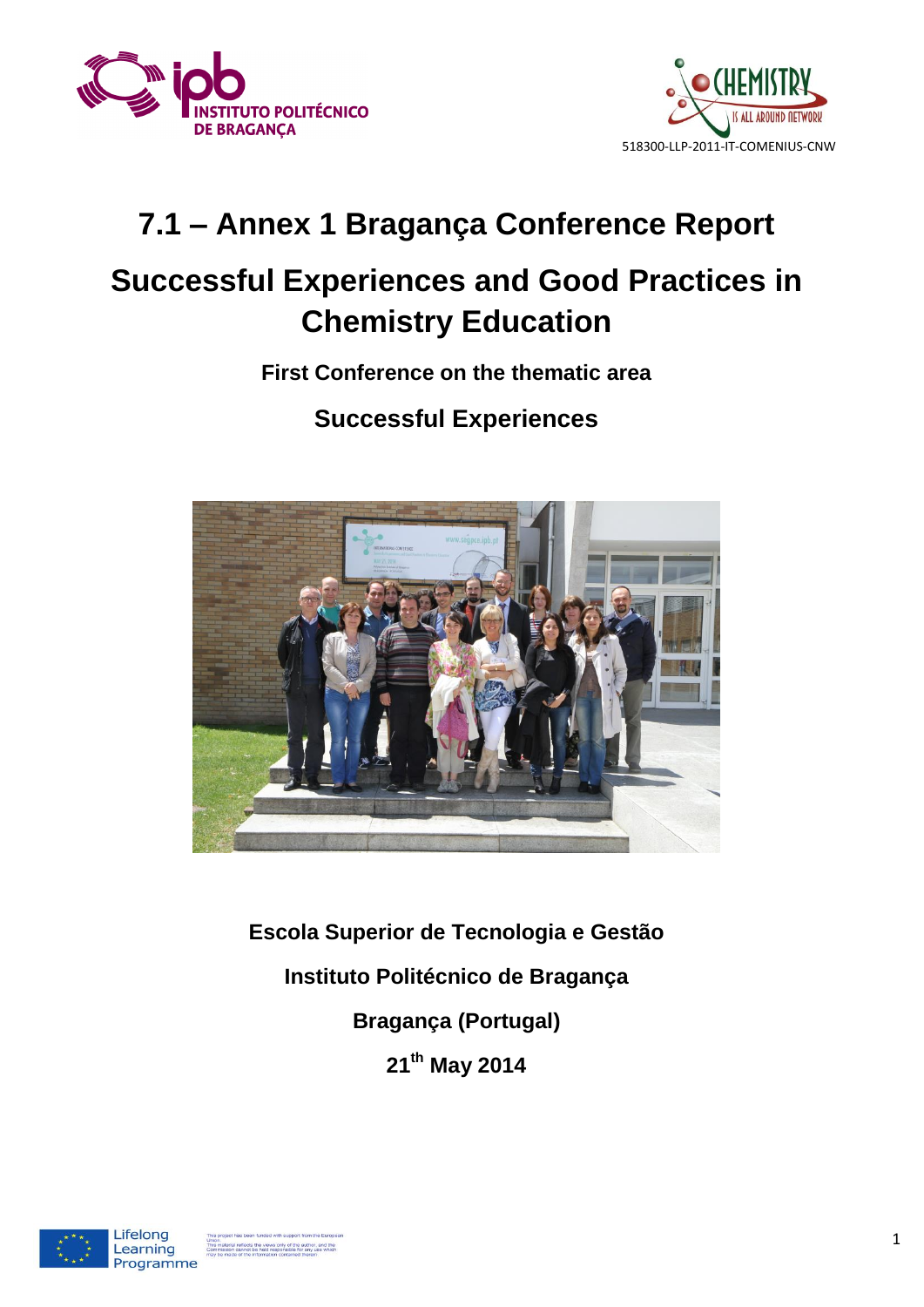



#### **Introduction**

The international conference **"Successful Experiences and Good Practices in Chemistry Education"** took place in Bragança on 21<sup>th</sup> May 2014 at Escola Superior de Tecnologia e Gestão do Instituto Politécnico de Bragança. The aim of the conference was to share European experiences on successful strategies, initiatives and projects to promote chemistry lifelong learning. The Conference was funded by the 518300-LLP-2011- IT-COMENIUS-CNW Chemistry is All Around Network project resources. It was part of the prescribed 3th year activities of the Chemistry is All Around Network project and was the first conference on the thematic Successful Experiences.

#### **Conference Organisation**

The Conference was a one-day event with the morning session centred around the European experiences collected through the Chemistry is All Around Network project, and the afternoon devoted to other contributions, namely the ones from the Portuguese Scientific experts integrating the Chemistry is All Around Network project.

In addition to the oral session, one poster presentation and one exposition comprising the results of several Portuguese science communication/dissemination projects were organized. The compositions of the organizing and scientific committees, as well as the conference programme are



available both on the conference web site (http://www.segpce.ipb.pt/) and as appendix to this document.



#### **Conference Participants**

Around 100 participants registered from a number of European countries, with the largest representation from Portugal. These included representatives from universities, schools, educational companies and public authorities. The complete list of participants is available both on the conference site and as an appendix to this document.

#### **Conference Contents**

All presented papers are included in the conference proceedings which have been published in a book in digital and paper format.

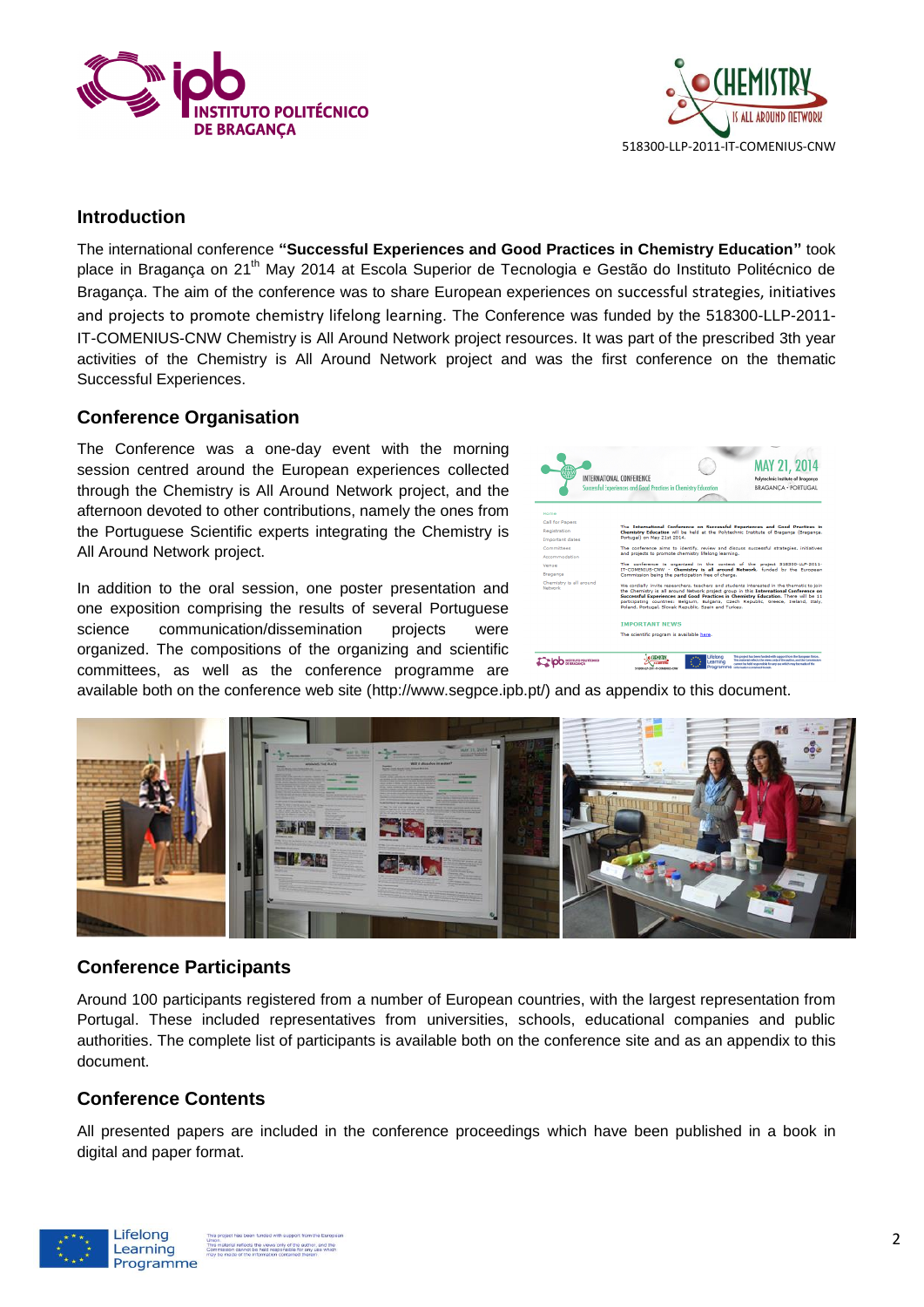



The participants were welcomed to the conference by the President of IPB and by the Dean of the School of Technology and Management. The Chairperson for the day was Filomena Barreiro followed by Olga Ferreira.

The papers presented addressed Successful Experiences and Good Practices in Chemistry Education. The following themes have been addressed by the project members:

**Maria Maddalena Carnasciali** (Italy) presented a paper entitled "Successful experiences in primary school science education". The paper presented two successful experiences to teach basic chemistry contents at primary school. The first one was an interdisciplinary teaching proposal focused on the chemical process of dissolution and based on the laboratorial approach. The second started with a motivating context: the preparation of pickled olives and fruit in syrup. She concluded that both experiences encourage children motivation.

The work of **Dionysios Koulougliotis** (Greece), entitled "What constitutes a successful experience in teaching Chemistry? Characteristic examples from the Greek educational context" comprised two parts. In the first part a brief literature review was made trying to elucidate what is meant by "successful teaching experience". In the second part a set of five examples of successful chemistry teaching experiences were presented and analysed. As a conclusion, it was stated that the Greek examples provide evidence for the need of concurrent use of a carefully selected variety of teaching strategies, techniques and materials in order to readily enhance the effectiveness of chemistry (and science) teaching.

**Julien Keutgen** (Belgium) presented the work of Divna Brajkovic entitled "Issues, initiatives and prospects of ICT use in chemistry teaching" analysing the survey preformed by the AWT (Agence Wallonne des Télécommunications – The ICT platform of Wallonia) in 2013 concerning the assessment of ICT equipment and use in compulsory education in Wallonia. The study came to the conclusion that there is a lack of computer material and teacher training. Moreover, to make chemistry learning more efficient, the investigative approach is unavoidable in secondary education.

**Filomena Barreiro** (Portugal) presented the work "Chemistry education – the relevance of innovative pedagogical practices in the early years". The work analysed the importance of chemistry education from early years as contributing for the formation of informed and prepared citizens, with scientific literacy competences and able to pursue an active, participative and responsible citizenship. In this context, school was assumed to play a major role and should, therefore, provide chemistry education for all children.

The work of **Murat Dermirbas** (Turkey) entitled "Successful experiences in Chemistry teaching in Turkey: Teaching activities based on inquiry and argumentation" addresses examples resulting from successful implementations of the teaching activities in the field of chemistry in Turkey by inquiry based and argumentative method. Some applications were analysed and successful experiences exemplified.

**Milena Koleva** (Bulgaria) presented the work "Teaching chemistry at school: Bulgarian innovative practice". The paper presented successful experience and good pedagogic practices in teaching chemistry at Bulgarian secondary schools in the context of the European educational policy for development of key competences for the young people. Problem-based approach, experimental work, project-based activities and other innovative teaching methods and technologies were discussed as an effective way to improve the students' scientific literacy and motivation to study chemistry.

**Cristina Gaitán** (Belgium) presented the work of António Torres Gil entitled "Teaching chemistry with a new cooperative model in the classroom". The work pointed out a decrease in the number of science students as well as in students´ interest in Chemistry and Physics. As a result, teachers have started to use different methodological strategies in the classroom aimed at improving academic results and student's motivation. The paper presented a brief review of two approaches often used: "contextualized Science" and cooperative learning.

**Zdeněk Hrdlička** (Czeck Republic) presented a paper describing "Successful experience and good practices in teaching chemistry at schools in Czeck Republic. Educational system of the Czech Republic faces many problems and challenges not only in the field of natural sciences. However, successful experiences in

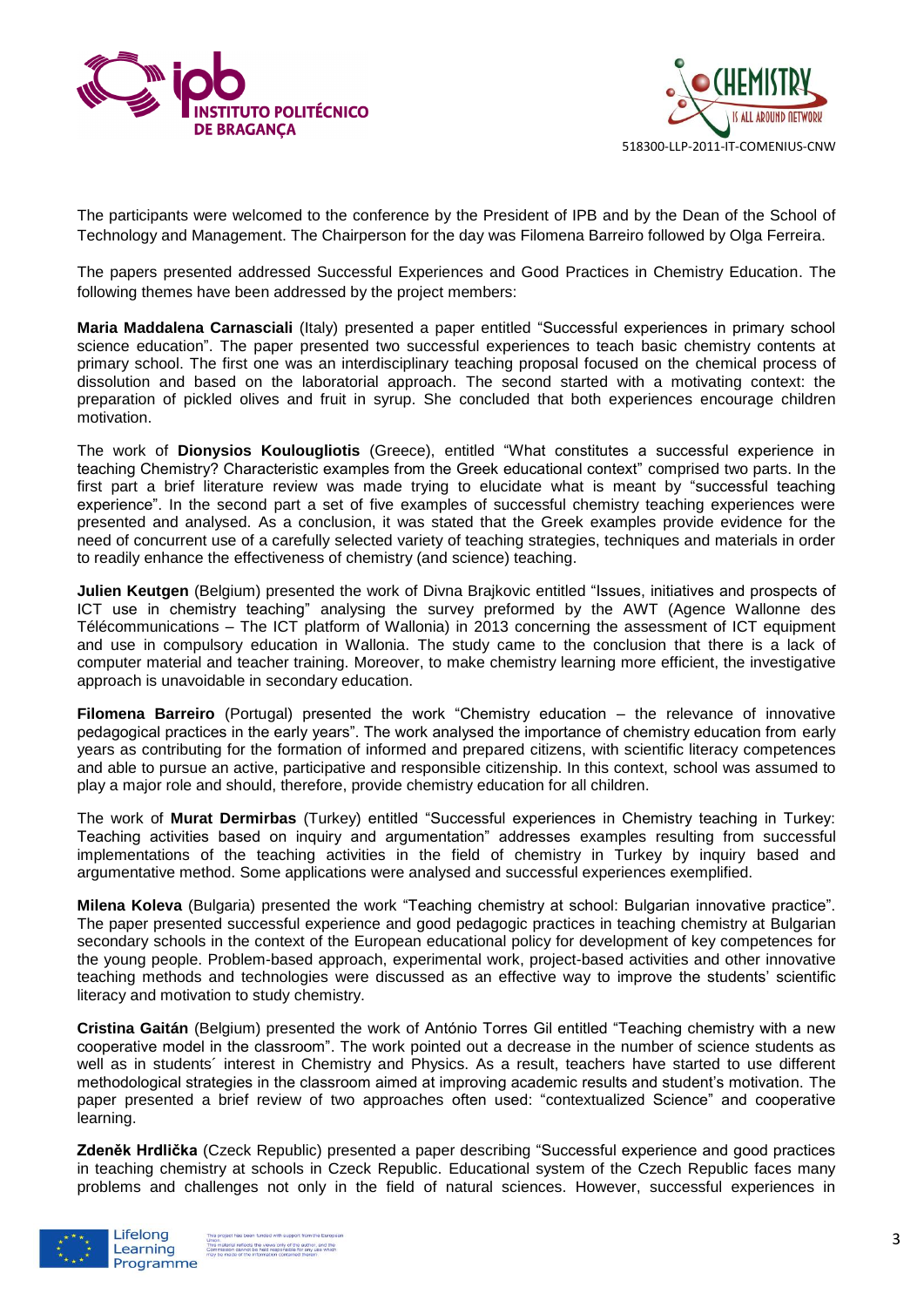



chemistry teaching can be found. For example, students of primary and secondary schools who achieved great results in national and international competitions; teachers interested in lifelong learning; successful experts and their wonderful research; national and international projects promoting chemistry teaching; many excellent chemical high schools and universities; increasing support for ICT teaching (new portals with many educational resources for students and teachers) etc. The paper reported some successful examples of good practice that could help to improve students' attitude towards chemistry.

**Magdalena Gałaj** (Poland) presented the work "Feel the chemistry with chemistry. Successful experiences in teaching and learning in Poland", whose objectives were focused on Polish chemistry education and training issues. In the context, the authors consider several case studies of successful educational initiatives, projects, and lesson plans whose main objective was to create new quality in teaching and promoting chemistry in the contemporary world. As a conclusion the authors announce a change of priorities in the increasing level of effectiveness of educational programs, from developing technical infrastructures and creating new tools to the application of the existing ones with higher level of creativity, commitment and expertise.

**Juraj Dúbrava** (Slovakia) presented the work of Katarína Javorová and Martin Šponiar within the thematic "Group work in teaching chemistry in topic pH of solutions". Group work was presented as one way to improve student skills. During group work the student learns how to cooperate with other students, gives his opinion, argues, and learns to respect, listen and tolerate peers. Examples of teaching methods application during chemistry lessons at primary school in two classes of 8th year were presented. The group work strategy was chosen because it was most often used in chemistry lessons, mainly during lab work.

The work entitled "Successful experiences in chemistry teaching and learning: a review of some suggestions for good practice" was presented by **Mary Walsh** (Ireland). The central idea was that motivating students and providing relevant learning experiences require a continuum of effort from teachers. It has been shown that successful experiences in Chemistry teaching and learning may arise from: understanding and managing difficulties with language; understanding and reacting to the skills levels of students; placing Chemistry in a multidisciplinary context; using modelling – both computer simulations and concrete models, employing active learning and inquiry-based strategies for teaching and learning; and, last but not least, conceding that technology used well can enhance the teaching and learning process.

All the scientific experts belonging to the Portuguese "**Chemistry is all Around Network"** project have contributed for the conference success. Namely they have presented the following oral communications:

- Discovering Chemistry through Food: history, concepts and knowledge Sónia Fernandes, **Carla Morais** and João Paiva
- Interacting with the Past: A Journey into the Beauty and Science of Medieval Colours **Maria João Melo**
- Obtaining Lead Iodide in the Laboratory: Looking for Answers Manuela Ortigão and **Fátima Paixão**
- "Active Engagement" of Students in TP classes: a solution for several problems? **Paulo Ribeiro-Claro**

**Mónica Oliveira** gave her contribution through the presentation of the "Tudo flui…" project. Moreover **Paulo Ribeiro-Claro** provided the videos from the project "Química das coisas" that were shown during Poster sessions/Coffee break.

**Filomena Barreiro** and **Olga Ferreira** thanked the conference participants who had presented, listened, discussed and otherwise appreciated a very packed and informative programme.

#### **Conference Evaluation**

At the end of the conference the participants gave verbal evaluations that were positive about the organisation, venue and programme.

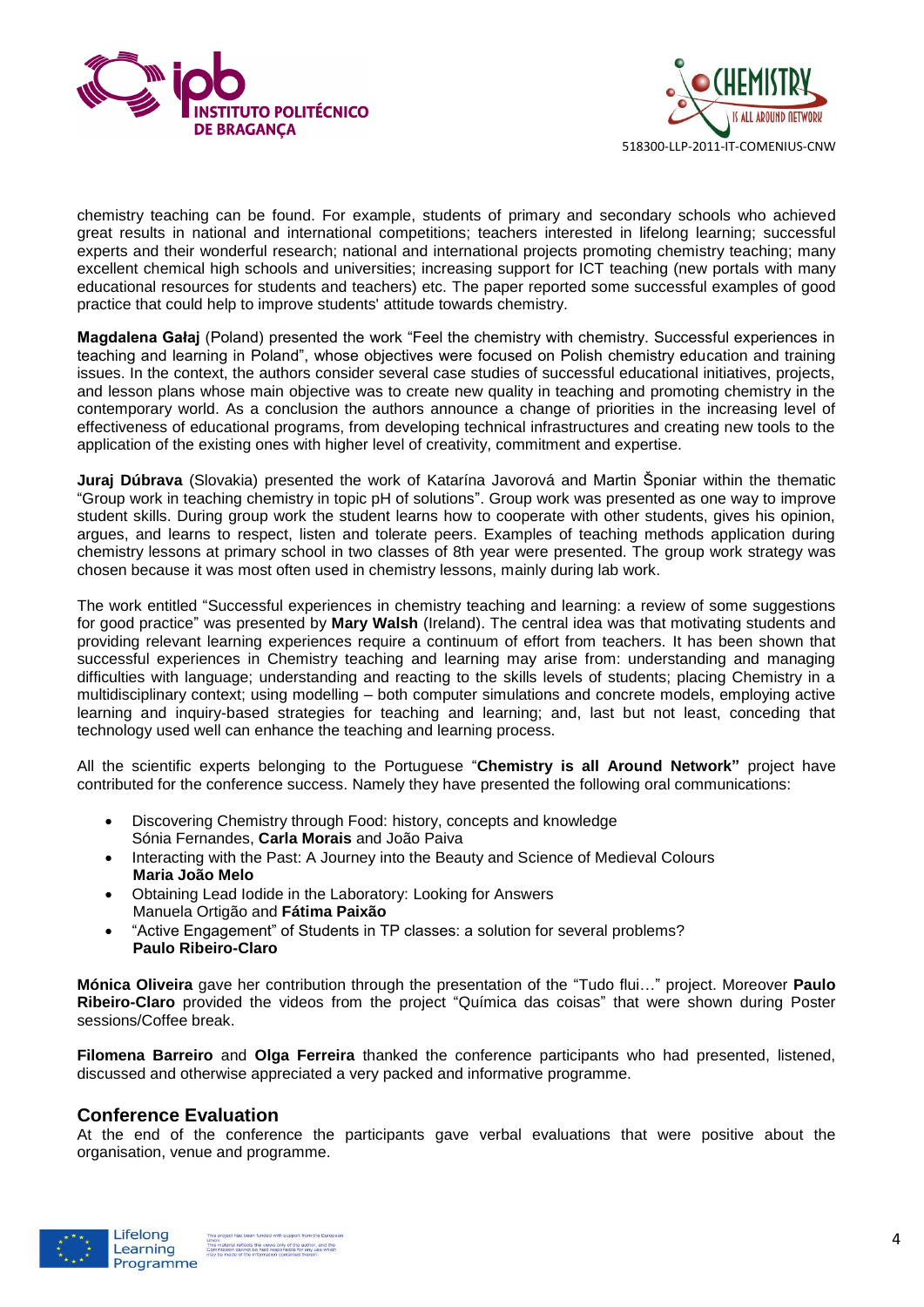



#### **Conclusions**

The conference received presentations from representatives of eleven different European countries. It was an opportunity to consolidate the work of the Chemistry is "All Around Network" project. Furthermore, it allowed associate partners and experts from Portugal to meet the European partners. The model of mixing oral and poster communications with practical workshops was very positive bringing dynamism and fomenting an active discussion between participants.

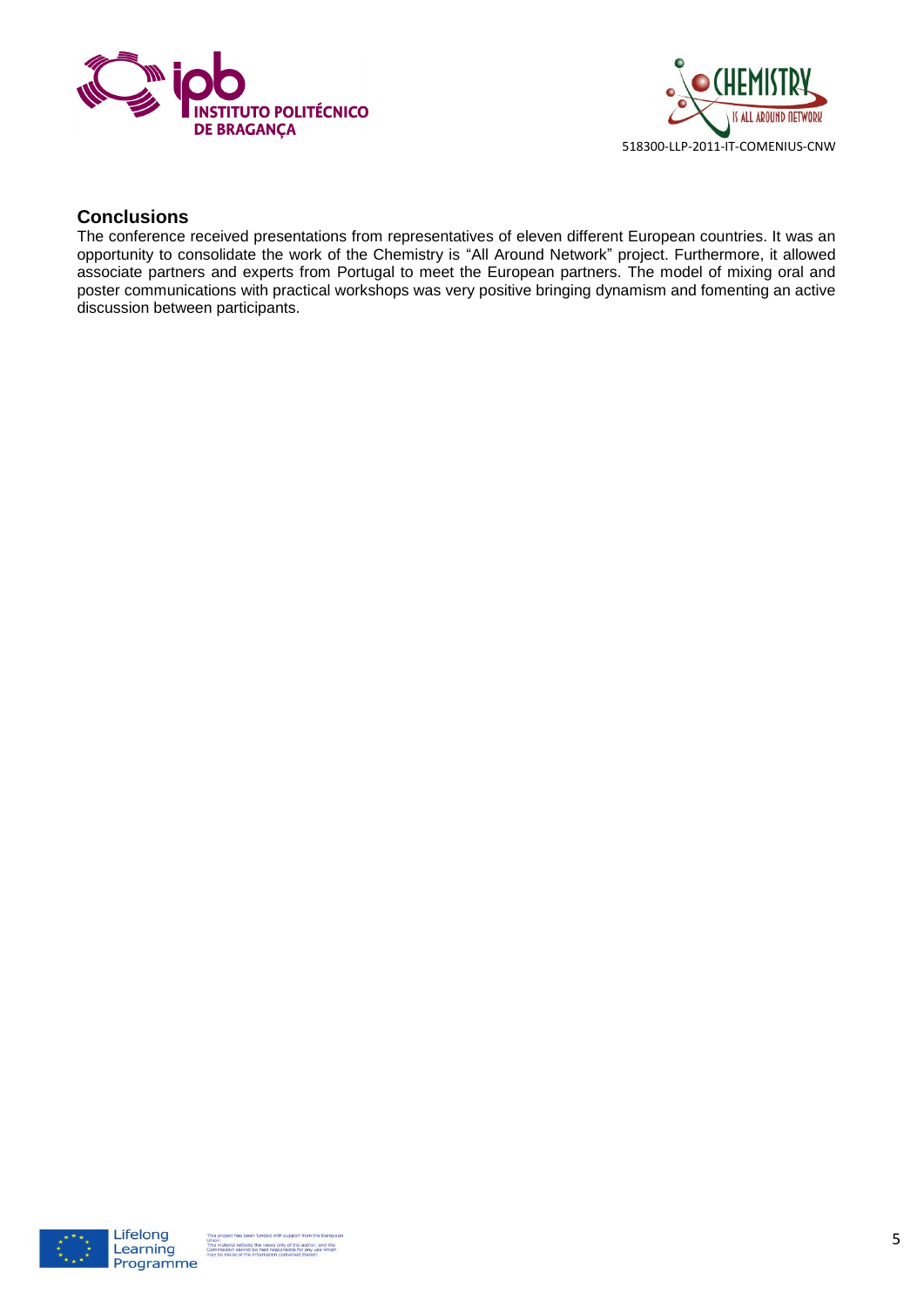



#### **Appendix 1: Committees**

#### **Scientific Committee**

**Carla Morais**, Faculty of Sciences - University of Porto, Portugal **Dionysios Koulougliotis**, Technological Educational Institute (T.E.I.) of Ionian Islands, Greece **Hana Bartkova**, Institute of Chemical Technology,Prague, Czech Republic **Maria Filomena Barreiro**, Instituto Politécnico de Bragança, Portugal **Maria João Melo**, Universidade Nova de Lisboa, Portugal **Maria José Rodrigues**, Instituto Politécnico de Bragança, Portugal **Maria Maddalena Carnasciali**, University of Genoa, Italy **Marie Walsh**, Limerick Institute of Technology, Ireland **Milena Koleva**, Technical University of Gabrovo, Bulgaria **Mónica Oliveira**, University of Strathclyde, United Kingdom **Murat Demirbaş**, Kırıkkale University Education Faculty, Turkey **Olga Ferreira**, Instituto Politécnico de Bragança, Portugal **Paulo Ribeiro Claro**, Universidade de Aveiro, Portugal

#### **Organizing Committee**

Adilia Tavares da Silva Ana Isabel Pereira Ana Raquel Rodrigues Elisete Afonso Maria Filomena Barreiro Maria João Afonso Maria José Alves Maria José Rodrigues Olga Ferreira Paula Plasência

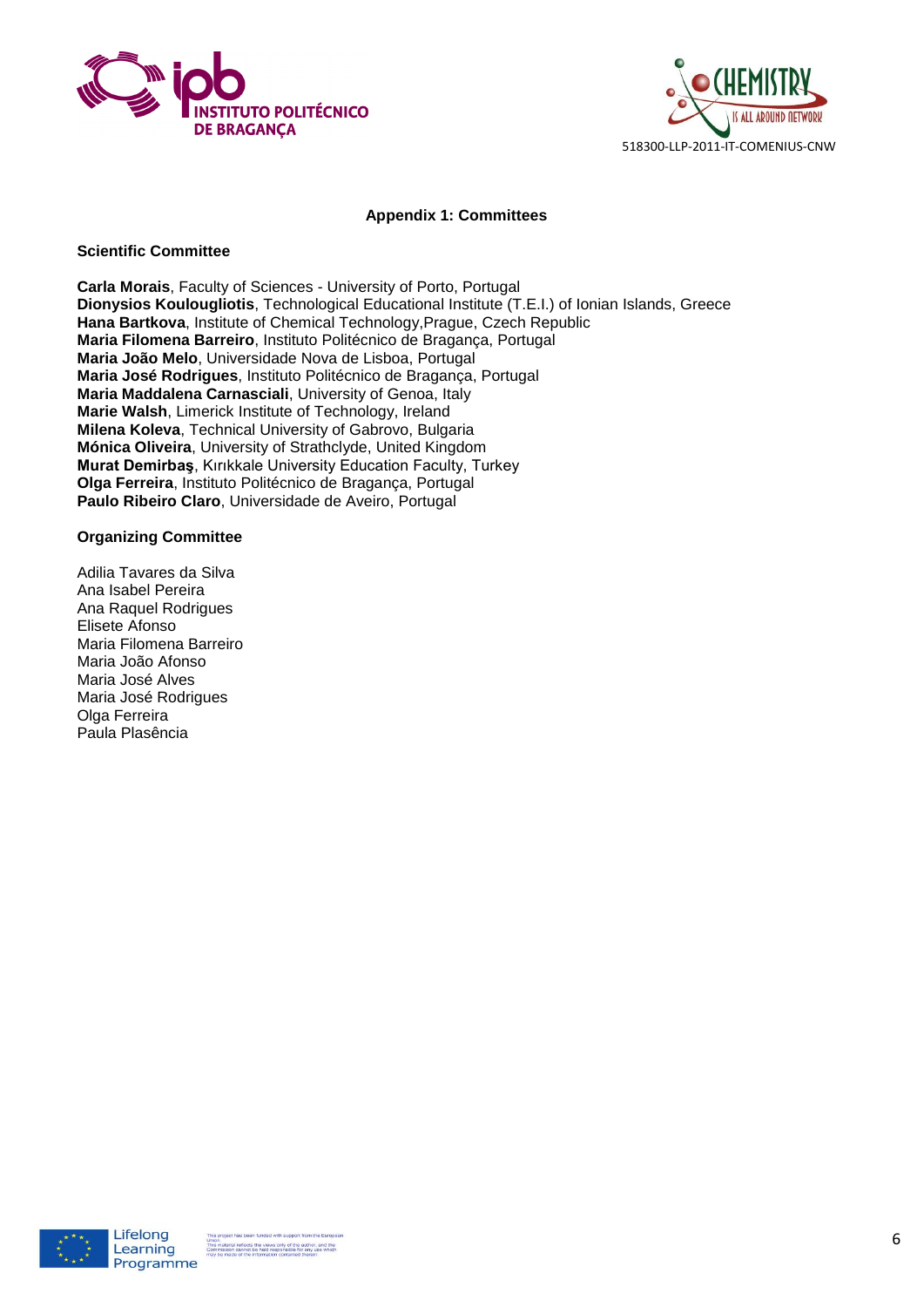



#### **Appendix 2: List of Participants**

|                | Name                                            | Organization                                                           | Country              |
|----------------|-------------------------------------------------|------------------------------------------------------------------------|----------------------|
| $\mathbf{1}$   | <b>Alice Alves</b>                              | Agrupamento de Escolas de Mirandela                                    | Portugal             |
| $\overline{2}$ | Clotilde da Conceição Ferreira Nogueira         | Centro Ciência Viva de Bragança                                        | Portugal             |
| 3              | Manuel Luis Silva Pinto                         | Casa das Ciências                                                      | Portugal             |
| $\overline{4}$ | Maria Elisete C. P. Afonso                      | <b>CFAEBN</b>                                                          | Portugal             |
| 5              | Maria João Melo                                 | Universidade Nova de Lisboa,                                           | Portugal             |
| 6              | Paulo Ribeiro-Claro                             | Universidade de Aveiro                                                 | Portugal             |
| $\overline{7}$ | Maria Manuela Meneses Ortigão de Oliveira       | Escola Secundária Daniel Faria, Baltar                                 | Portugal             |
| 8              | Sónia Fernandes                                 | Faculdade de Ciências - Universidade do Porto                          | Portugal             |
| 9              | Márcia Moreno                                   | <b>UDC</b>                                                             | Portugal             |
| 10             | Adília Tavares da Silva                         | Agrupamento de Escolas Abade de Baçal                                  | Portugal             |
| 11             | Ana Isabel Pereira                              | Instituto Politécnico de Bragança                                      | Portugal             |
| 12             | Filomena Barreiro                               | Instituto Politécnico de Bragança                                      | Portugal             |
| 13             | Maria João Afonso                               | Instituto Politécnico de Bragança                                      | Portugal             |
| 14             | Maria José Rodrigues                            | Instituto Politécnico de Bragança                                      | Portugal             |
| 15             | Olga Ferreira                                   | Instituto Politécnico de Bragança                                      | Portugal             |
| 16             | Paula Plasencia                                 | Instituto Politécnico de Bragança                                      | Portugal             |
| 17             | Alda Afonso                                     | Escola Básica Paulo Quintela                                           | Portugal             |
| 18             | Luísa Maria Fernandes                           | <b>Escolas Emidio Garcia</b>                                           | Portugal             |
| 19             | Maria José Minhoto                              | Escola Básica Paulo Quintela                                           | Portugal             |
| 20             | Susana Sabina Pires Fernandes                   | Freixo de Espada à Cinta                                               | Portugal             |
| 21             | Teresa de Jesus Calvo Pinto                     | Agrupamento de Escolas Emídio Garcia                                   | Portugal             |
| 22             | Adorinda Gonçalves                              | Instituto Politécnico de Bragança                                      | Portugal             |
| 23             | Ana Maria Queiroz                               | Instituto Politécnico de Bragança                                      | Portugal             |
| 24             | António Ribeiro                                 | Instituto Politécnico de Bragança                                      | Portugal             |
| 25             | Carla A. S. Geraldes                            | Instituto Politécnico de Bragança                                      | Portugal             |
| 26             | Florbela Fernandes                              | Instituto Politécnico de Bragança                                      | Portugal             |
| 27             | Joana S. Amaral                                 | Instituto Politécnico de Bragança                                      | Portugal             |
| 28             | João Paulo Pais de Almeida                      | Instituto Politécnico de Bragança                                      | Portugal             |
| 29             | Paulo Brito                                     | Instituto Politécnico de Bragança                                      | Portugal             |
| 30             | Porkodi Kadhirvel                               | Instituto Politécnico de Bragança                                      | Portugal             |
| 31             | Cristina Gaitán                                 | <b>CECE</b>                                                            | Spain                |
| 32             | Deniz Altınışık                                 | Kırıkkale University                                                   | Turkey               |
| 33             | Dionysios Koulougliotis                         | Technological Educational Institute (T.E.I.) of Ionian Islands         | Greece               |
| 34             | Hana Bartková                                   | Institute of Chemical Technology Prague                                | Czech Republic       |
| 35             | Julien Keutgen                                  | Inforef                                                                | Belgium              |
| 36             | Juraj Dúbrava                                   | TRANSFER Slovensko, s.r.o.                                             | Slovakia             |
| 37             | Lorenzo Martellini                              | Pixel                                                                  | Italy                |
| 38             | Magdalena Gałaj                                 | WSINF - the Academy of Information Technology                          | Poland               |
| 39             | Marcela Grecová                                 | Institute of Chemical Technology Prague                                | Czech Republic       |
| 40             | Maria Maddalena Carnasciali                     | Genova University                                                      | Italy                |
| 41             | Marie Walsh                                     | Limerick Institute of Technology                                       | Ireland              |
| 42             | Milena Koleva                                   | <b>Technical University of Gabrovo</b>                                 | <b>Bulgaria</b>      |
| 43             | Murat Demirbaş                                  | Kırıkkale University<br>Institute of Chemical Technology Prague        | Turkey               |
| 44             | Zdeněk Hrdlička                                 |                                                                        | Czech Republic       |
| 45             | Maria Inês Dias                                 | Instituto Politécnico de Bragança                                      | Portugal<br>Portugal |
| 46             | Alexandra Marques Moreira.<br>Ana Carolina Mota | Instituto Politécnico de Bragança<br>Instituto Politécnico de Bragança | Portugal             |
| 47<br>48       | Ana Isabel Canteiro Trigo                       | Escola Superior de Educação - Instituto Politécnico de Bragança        | Portugal             |
| 49             | Ana Margarida Gouveia Peixoto                   | Escola Superior de Educação - Instituto Politécnico de Bragança        | Portugal             |
| 50             | Ana Oliveira                                    | Instituto Politécnico de Bragança                                      | Portugal             |
| 51             | Ana Patrícia Alves de Freitas                   | Escola Superior de Educação - Instituto Politécnico de Bragança        | Portugal             |
|                |                                                 |                                                                        |                      |

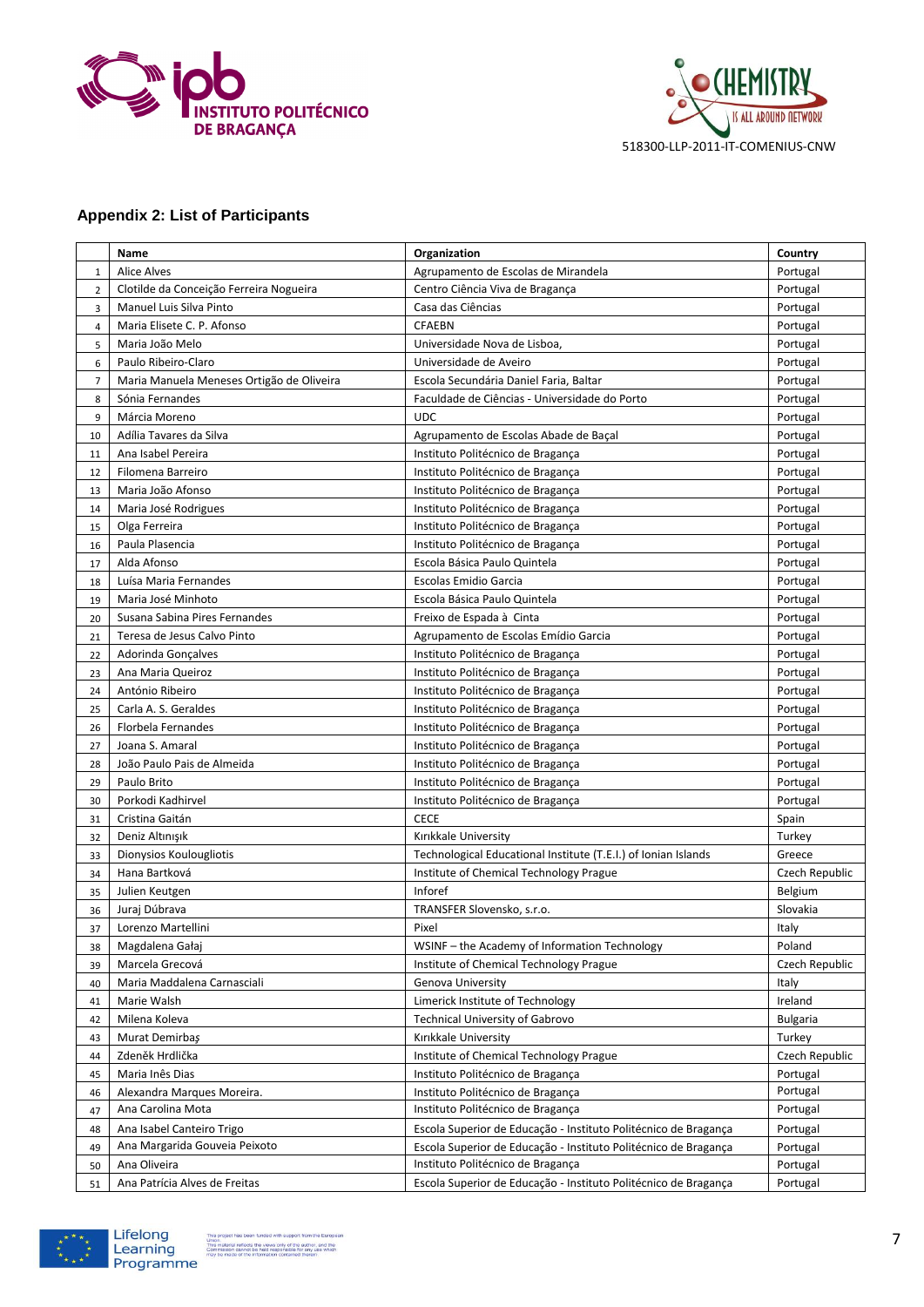



| 52  | <b>Armando Martins</b>               | Instituto Politécnico de Bragança                               | Portugal |
|-----|--------------------------------------|-----------------------------------------------------------------|----------|
| 53  | Carla Raquel Almeida                 | Escola Superior de Educação - Instituto Politécnico de Bragança | Portugal |
| 54  | Carlos Lopes                         | Instituto Politécnico de Bragança                               | Portugal |
| 55  | Cátia Patrícia Mendes Cunha          | Escola Superior de Educação - Instituto Politécnico de Bragança | Portugal |
| 56  | Cátia Sofia Sousa                    | Instituto Politécnico de Bragança                               | Portugal |
| 57  | Diana Francisco Cuma                 | Instituto Politécnico de Bragança                               | Portugal |
| 58  | <b>Emanuel Rosa</b>                  | Escola Superior de Educação - Instituto Politécnico de Bragança | Portugal |
| 59  | Hugo Alexandre Ferreira Martins      | Escola Superior de Educação - Instituto Politécnico de Bragança | Portugal |
| 60  | Juliana Rosas                        | Escola Superior de Educação - Instituto Politécnico de Bragança | Portugal |
| 61  | Lívio Ferraz                         | Instituto Politécnico de Bragança                               | Portugal |
| 62  | Marta Bobiano                        | Instituto Politécnico de Bragança                               | Portugal |
| 63  | Nádia Couto                          | Escola Superior de Educação - Instituto Politécnico de Bragança | Portugal |
| 64  | <b>Nuno Miguel Martins Marques</b>   | Instituto Politécnico de Bragança                               | Portugal |
| 65  | Rute Marina Torrão Veiga             | Escola Superior de Educação - Instituto Politécnico de Bragança | Portugal |
| 66  | Sofia Margarida Alves Sousa Meireles | Escola Superior de Educação - Instituto Politécnico de Bragança | Portugal |
| 67  | Tânia Daniela Almeida Lopes          | Escola Superior de Educação - Instituto Politécnico de Bragança | Portugal |
| 68  | <b>Bruna Rodrigues</b>               | Escola Superior de Educação - Instituto Politécnico de Bragança | Portugal |
| 69  | Márcia Raquel da Cruz Lopes          | Escola Superior de Educação - Instituto Politécnico de Bragança | Portugal |
| 70  | Daniela Santos Aguiar                | Instituto Politécnico de Bragança                               | Portugal |
| 71  | Dalila da Assunção Maia Vieira       | Instituto Politécnico de Bragança                               | Portugal |
| 72  | Sara Brito                           | Escola Superior de Educação - Instituto Politécnico de Bragança | Portugal |
| 73  | Marta Pinto                          | Escola Superior de Educação - Instituto Politécnico de Bragança | Portugal |
| 74  | Pedro Pires                          | Escola Superior de Educação - Instituto Politécnico de Bragança | Portugal |
| 75  | Óscar Loureiro                       | <b>ESTIG</b>                                                    | Portugal |
| 76  | Sara Ribeiro                         | Escola Superior de Educação - Instituto Politécnico de Bragança | Portugal |
| 77  | Ana Raquel Gonçalves Ferreira        | Escola Superior de Educação - Instituto Politécnico de Bragança | Portugal |
| 78  | Gabriela Dinis                       | Escola Superior de Educação - Instituto Politécnico de Bragança | Portugal |
| 79  | Donilda Aguiar                       | Escola Superior de Educação - Instituto Politécnico de Bragança | Portugal |
| 80  | Vanessa Dantas                       | Escola Superior de Educação - Instituto Politécnico de Bragança | Portugal |
| 81  | João Magalhães                       | Escola Superior de Educação - Instituto Politécnico de Bragança | Portugal |
| 82  | Leandro Borges                       | Escola Superior de Educação - Instituto Politécnico de Bragança | Portugal |
| 83  | Cândido Miguel Ferreira              | Escola Superior de Educação - Instituto Politécnico de Bragança | Portugal |
| 84  | Paulo Filipe Ferro Freitas           | Escola Superior de Educação - Instituto Politécnico de Bragança | Portugal |
| 85  | Maria José Câmara Viveiros Alves     | Instituto Politécnico de Bragança                               | Portugal |
| 86  | Inês Rodrigues                       | GRI – Instituto Politécnico de Bragança                         | Portugal |
| 87  | Raquel Rodrigues                     | GRI – Instituto Politécnico de Bragança                         | Portugal |
| 88  | Angela Silva                         | Escola Superior de Educação - Instituto Politécnico de Bragança | Portugal |
| 89  | Alexandra Silva                      | Escola Superior de Educação - Instituto Politécnico de Bragança | Portugal |
| 90  | Maria Cidália Ribeiro Costa          | Escola Superior de Educação - Instituto Politécnico de Bragança | Portugal |
| 91  | Alexandra Sofia Lobato Pires         | Escola Superior de Educação - Instituto Politécnico de Bragança | Portugal |
| 92  | Silvia Patricia Gomes Rodrigues      | Escola Superior de Educação - Instituto Politécnico de Bragança | Portugal |
| 93  | Mónica Margarida F. Castro           | Escola Superior de Educação - Instituto Politécnico de Bragança | Portugal |
| 94  | Nuno André Silva Teixeira            | Escola Superior de Educação - Instituto Politécnico de Bragança | Portugal |
| 95  | Simone Abel                          | Escola Superior de Educação - Instituto Politécnico de Bragança | Portugal |
| 96  | Mário Teixeira                       | Escola Superior de Educação - Instituto Politécnico de Bragança | Portugal |
| 97  | José Pedro Ramos Sampaio             | Escola Superior de Educação - Instituto Politécnico de Bragança | Portugal |
| 98  | Ana Raquel Cardoso                   | Escola Superior de Educação - Instituto Politécnico de Bragança | Portugal |
| 99  | Fernando Jorge Gonçalves Rocha       | Escola Superior de Educação - Instituto Politécnico de Bragança | Portugal |
| 100 | João Paulo Mateus Moutinho           | Escola Superior de Educação - Instituto Politécnico de Bragança | Portugal |
| 101 | Daniela Verissimo Esteves            | Escola Superior de Educação - Instituto Politécnico de Bragança | Portugal |
| 102 | Elza Maria Lombo Afonso              | Escola Superior de Educação - Instituto Politécnico de Bragança | Portugal |
| 103 | Andreia Filipa Dias Pinto            | Escola Superior de Educação - Instituto Politécnico de Bragança | Portugal |
| 104 | Fábio Miguel Mendes Cordeiro         | Escola Superior de Educação - Instituto Politécnico de Bragança | Portugal |
| 105 | António Filipe Felgueiras Batista    | Escola Superior de Educação - Instituto Politécnico de Bragança | Portugal |

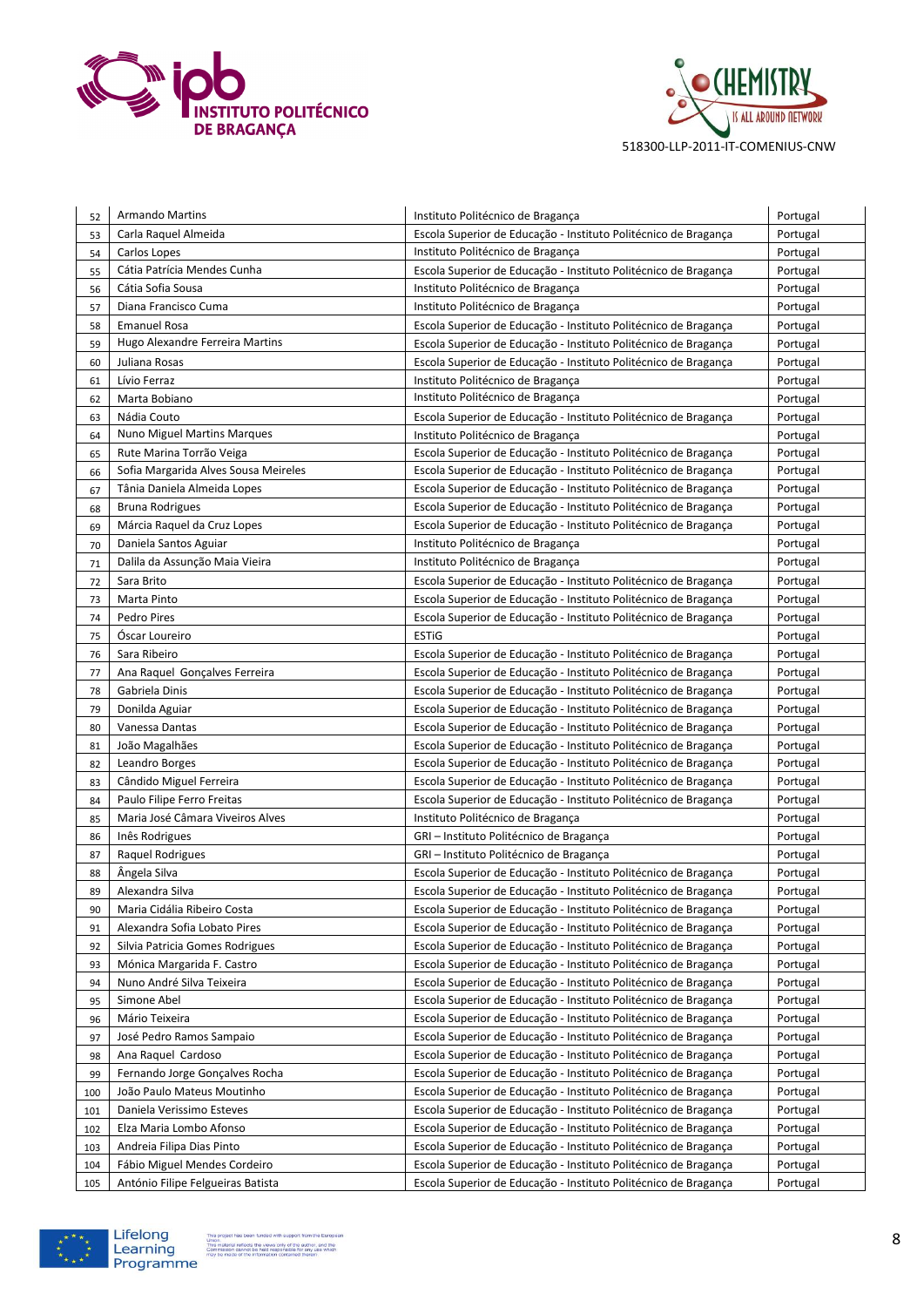



| 106 | Hugo Agostinho Cunha Gomes     | Escola Superior de Educação - Instituto Politécnico de Bragança | Portugal |
|-----|--------------------------------|-----------------------------------------------------------------|----------|
| 107 | Luís Carlos Fernandes Reis     | Escola Superior de Educação - Instituto Politécnico de Bragança | Portugal |
| 108 | João Paulo Rocha Silva Ribeiro | Escola Superior de Educação - Instituto Politécnico de Bragança | Portugal |
| 109 | Tânia Rodrigues Goncalves      | Escola Superior de Educação - Instituto Politécnico de Bragança | Portugal |
| 110 | Sérgio Carneiro Garcia         | Escola Superior de Educação - Instituto Politécnico de Bragança | Portugal |
| 111 | Ricardo Manuel Macedo Ramos    | Escola Superior de Educação - Instituto Politécnico de Bragança | Portugal |
| 112 | Vitor Hugo Ferreira Magalhães  | Escola Superior de Educação - Instituto Politécnico de Bragança | Portugal |
| 113 | Sara Conde                     | Escola Superior de Educação - Instituto Politécnico de Bragança | Portugal |
| 114 | Lilia Magalhães Rodrigues      | Rua de São José, n.º 43 5320-319 Vinhais                        | Portugal |
| 115 | Johnny Pinto Nogueira          | Escola Superior de Educação - Instituto Politécnico de Bragança | Portugal |
| 116 | Rui Alberto Lima               | Instituto Politécnico de Bragança                               | Portugal |
| 117 | David Espirito Santo           | Instituto Politécnico de Bragança                               | Portugal |
| 118 | Rafael Fernandes               | Instituto Politécnico de Bragança                               | Portugal |
| 119 | Carlos Oliveira                | Instituto Politécnico de Bragança                               | Portugal |
| 120 | <b>Emad Sweed</b>              | Instituto Politécnico de Bragança                               | Syria    |
| 121 | Vitor Pereira                  | Instituto Politécnico de Bragança                               | Portugal |
| 122 | <b>Ruben Martins</b>           | Instituto Politécnico de Bragança                               | Portugal |
| 123 | Miguel Correia                 | Instituto Politécnico de Bragança                               | Portugal |
| 124 | Pedro Gouveia                  | Instituto Politécnico de Bragança                               | Portugal |
| 125 | Sérgio Pereira                 | Instituto Politécnico de Bragança                               | Portugal |
| 126 | André Mesquita                 | Instituto Politécnico de Bragança                               | Portugal |
| 127 | <b>Telmo Borges</b>            | Instituto Politécnico de Bragança                               | Portugal |
| 128 | Angela Fernandes               | Escola Superior Agrária - Instituto Politécnico de Bragança     | Portugal |
| 129 | Amanda Koike                   | Escola Superior Agrária - Instituto Politécnico de Bragança     | Portugal |
| 130 | Edijoel Teixeira Sampaio       | ESE - Centro de Línguas                                         | Portugal |
| 131 | Nuno Miguel Silva Vales        | ESE - Centro de Línguas                                         | Portugal |
| 132 | Tânia Vaz                      | Instituto Politécnico de Bragança                               | Portugal |

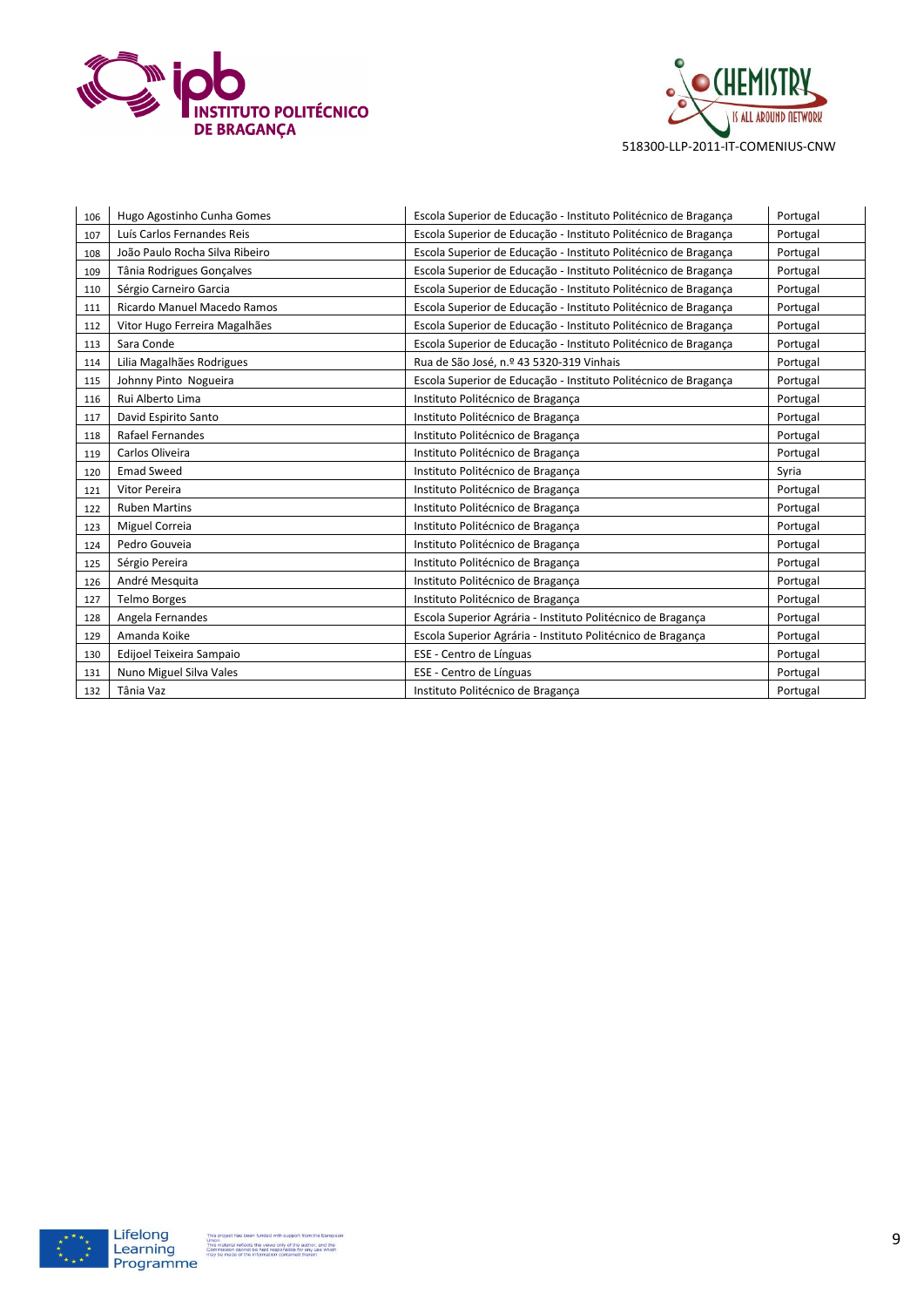



#### **Appendix 3: Conference Programme**

| 8h00-9h00   | Registration                                                                                                                                                                   |
|-------------|--------------------------------------------------------------------------------------------------------------------------------------------------------------------------------|
| 9h00-9h15   | Welcome session                                                                                                                                                                |
| 9h15-9h30   | Successful Experiences in Primary School Science Education<br>Laura Ricco and Maria Maddalena Carnasciali                                                                      |
| 9h30-9h45   | Issues, Initiatives and Prospects of ICT Use in Chemistry Teaching<br>Divna Brajkovic                                                                                          |
| 9h45-10h00  | "Feel the Chemistry with Chemistry"<br>Successful Experiences in Teaching and Learning Chemistry in Poland<br>Mariusz Jarocki and Magdalena Gałaj                              |
| 10h00-10h15 | Group Work in Teaching Chemistry in Topic pH of Solutions<br>Katarína Javorová and Martin Šponiar                                                                              |
| 10h15-10h30 | What Constitutes a Successful Experience in Teaching Chemistry?<br>Characteristic Examples from the Greek Educational Context<br>Katerina Salta and Dionysios Koulougliotis    |
| 10h30-11h00 | Poster session + Coffee break                                                                                                                                                  |
| 11h00-11h15 | Successful Experience and Good Practices in Teaching Chemistry at Schools in the<br>Czech Republic<br>Marcela Grecová and Zdeněk Hrdlička                                      |
| 11h15-11h30 | Successful Experiences in Chemistry Teaching in Turkey:<br>Teaching Activities Based on Inquiry and Argumentation<br>Murat Demirbaş, Mustafa Bayrakci and Nazmiye Başer        |
| 11h30-11h45 | Successful Experiences in Chemistry Teaching and Learning:<br>A Review of Some Suggestions for Good Practice<br>Marie Walsh                                                    |
| 11h45-12h00 | Chemistry Education - the Relevance of Innovative Pedagogical Practices in the Early<br>Years<br>Maria José Rodrigues, Olga Ferreira, Filomena Barreiro and Adorinda Gonçalves |
| 12h00-12h15 | Teaching Chemistry at School: Bulgarian Innovative Practice<br>Milena Koleva                                                                                                   |
| 12h15-12h30 | Teaching Chemistry with a New Cooperative Model in the Classroom<br>Antonio Jesús Torres Gil                                                                                   |
| 12h30-14h30 | Lunch break                                                                                                                                                                    |
| 14h30-14h45 | "Active Engagement" of Students in TP classes: a solution for several problems?<br>Paulo Ribeiro-Claro                                                                         |
| 14h45-15h00 | Obtaining Lead Iodide in the Laboratory: looking for answers<br>Manuela Ortigão and Fátima Paixão                                                                              |
| 15h00-15h15 | Casa das Ciências<br>A Collaborative Website for science teachers<br>Manuel Luis Silva Pinto                                                                                   |
| 15h15-15h30 | Discovering Chemistry through Food: History, Concepts and Knowledge<br>Sónia Fernandes, Carla Morais and João Paiva                                                            |
| 15h30-15h45 | STEP - Step Towards the Popularization of Research and Technology<br>Hana Bartková and Jitka Svatošová                                                                         |
| 15h45-16h00 | Interacting with the Past: A Journey into the Beauty and Science of Medieval Colours<br>Maria João Melo                                                                        |
| 16h00-17h00 | Poster session + Science projects + Coffee break                                                                                                                               |